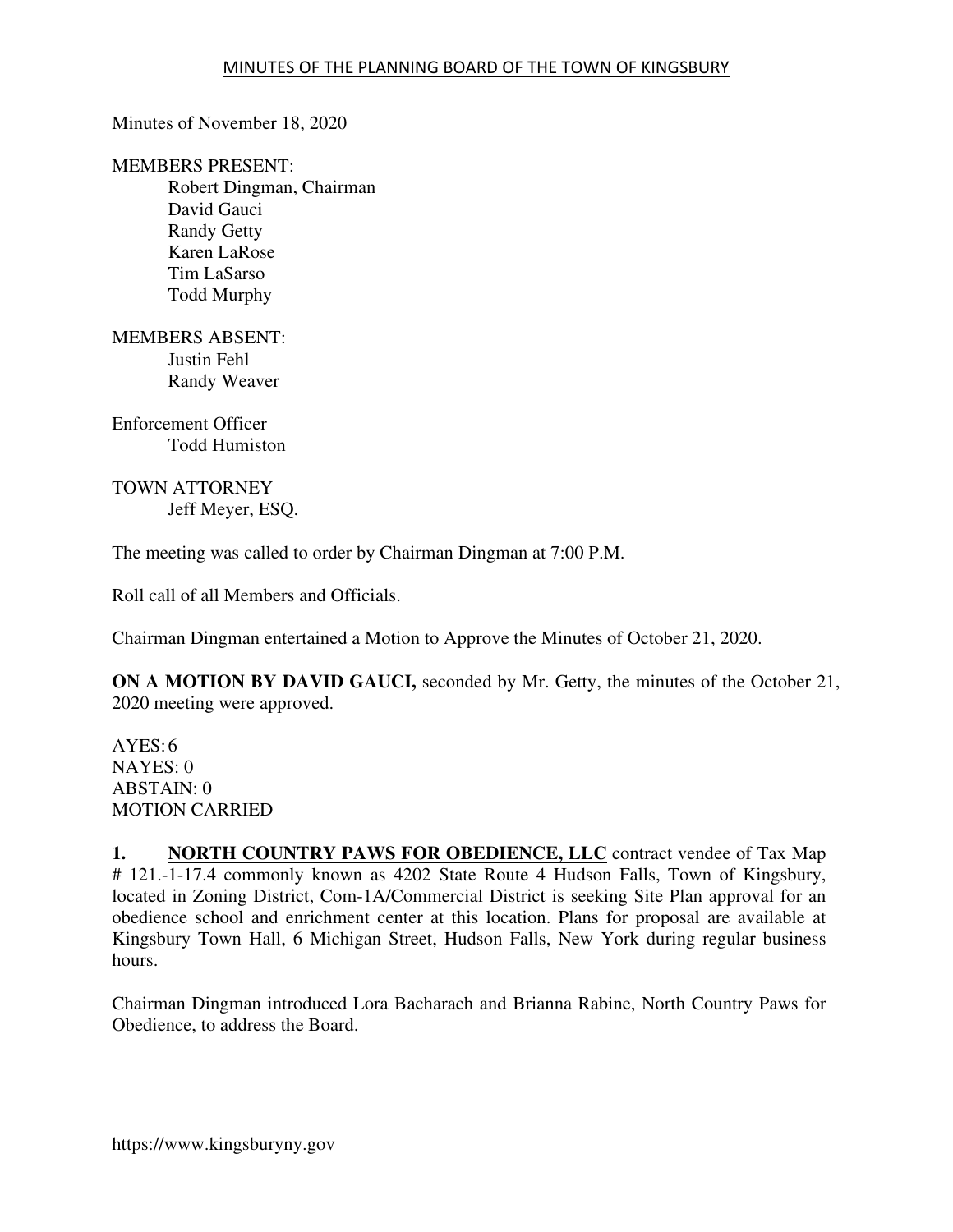Planning Board Meeting November 16, 2020 Page 2 of 8

Ms. Bacharach stated they are looking to expand their business TO 4202 State Route 4, in the Town of Kingsbury. There is 30 +/- acres at this location. They are in the process of buying the building. At the present time they are located at 1638 State Route 9, South Glens Falls.

Ms. Bacharach stated the new location will act as an obedience school and enrichment center. At this time, they are not looking to build or expand. This facility will be used to bring in some enrichment fulfillment and grooming services only. They will not be offering overnight services.

Discussion ensued among the Board with questions addressed by the Applicant.

Chairman Dingman opened the public hearing.

**ON A MOTION BY MR. MURPHY** and seconded by Mr. Getty the Kingsbury Planning Board declares lead agency status and having reviewed the short form SEQRA submission and having taken a hard look at the potential environmental impacts finds that there are no potential negative environmental impacts anticipated from this project and the Board issued a negative declaration on the project.

Chairman Dingman questioned Todd Humiston, Enforcement Officer if he had any questions or statements.

Mr. Humiston stated he has not heard back anything from the Washington County Planning Department.

Chairman Dingman stated this Board cannot make any approval tonight. If this Board does not hear back from the County with in (thirty) 30 days, they will be able to approve it.

Mr. Devine questioned if any of the Board members went to visit this site? He does not have any issues with this project. Mr. Devine questioned if the Board met with the applicant before the meeting.

Chairman Dingman stated he did go visit the site when it was the Stone Company and the Pumpkin Patch site. He also went by again to make sure it was the same place.

Chairman Dingman stated we do not meet with the applicants before the meeting. This a public meeting if we met separately there would be problems. Each member gets a packet before the meeting with all the information in it. They each have the opportunity to review it and ask any questions at the meeting.

Chairman Dingman stated the Public Hearing will remain open.

https://www.kingsburyny.gov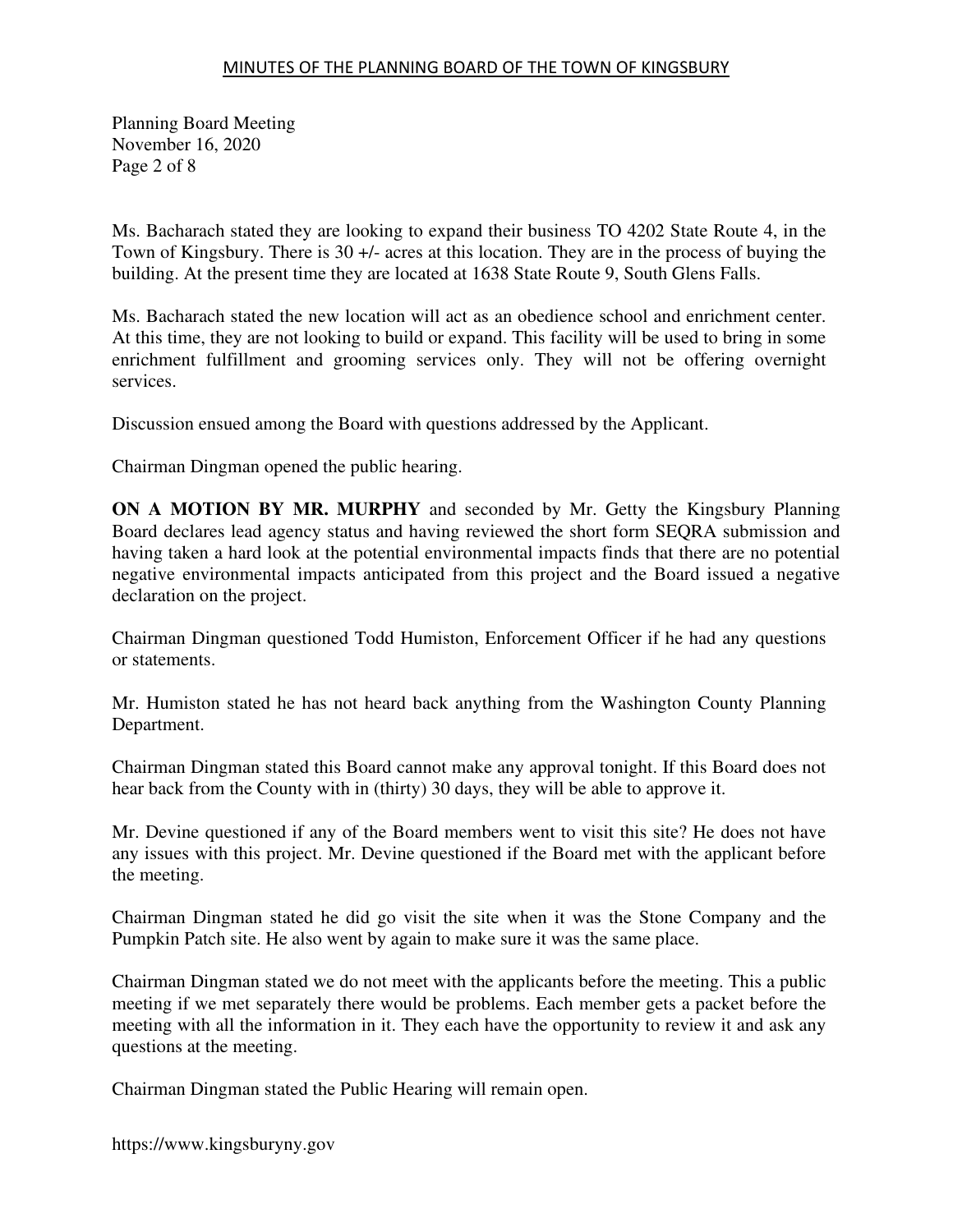Planning Board Meeting November 16, 2020 Page 3 of 8

**2. BILL SCHROEDER, DEVELOPMENT, LTD** contract vendee Tax Map # 146.19-1-3, commonly known as 3739 Burgoyne Ave, Hudson Falls, Town of Kingsbury, located in Zoning District, Com-IA / Commercial District is seeking Site Plan Review approval for construction of proposed 2,502 square foot with 1,000 +/- square foot pharmacy, retail building with a drive through and associated parking area at this location. Plans for proposal are available at Kingsbury Town Hall, 6 Michigan Street, NY during regular business hours.

Chairman Dingman introduced Steve Borgos, Howard Hanna Commercial Real Estate, who will representing Cocca Development tonight.

Mr. Borgos stated because of the Covid-19 Mr. Cocca could not be here tonight. His assignment is to leave this meeting with an approval as was presented. They can get started on this project right away. They would like to have the store opened February 2021. Mr. Borgos stated they are still waiting to hear from NYS DOT. Cocca Development has agreed to put the fencing in.

Chairman Dingman questioned where the stormwater will go.

Mr. Humiston stated he spoke the engineer and that is not an issue as drawn. Mr. Humiston is ok with it as it was presented. They will be putting a five (5) foot fence that sits on Division Street.

Chairman Dingman stated one thing that would be part of the approval is if NYS Dot needs something changed Cocca Development would need to come back to the Planning Board.

Mr. Humiston stated he has received all the paperwork for the building permit from Mr. Cocca. The problem is the applicant cannot move forward until this Board hears from NYS Dot. He cannot bring it to the County unless there is a conditional approval tonight.

Discussion ensued among the Board with questions addressed by the Applicant.

Chairman Dingman closed the public hearing.

**ON A MOTION BY MR LASARSO** and seconded by Mr. Getty the Kingsbury Planning Board declares lead agency status and having reviewed the short form SEQRA submission and having taken a hard look at the potential environmental impacts finds that there are no potential negative environmental impacts anticipated from this project and the Board issued a negative declaration on the project.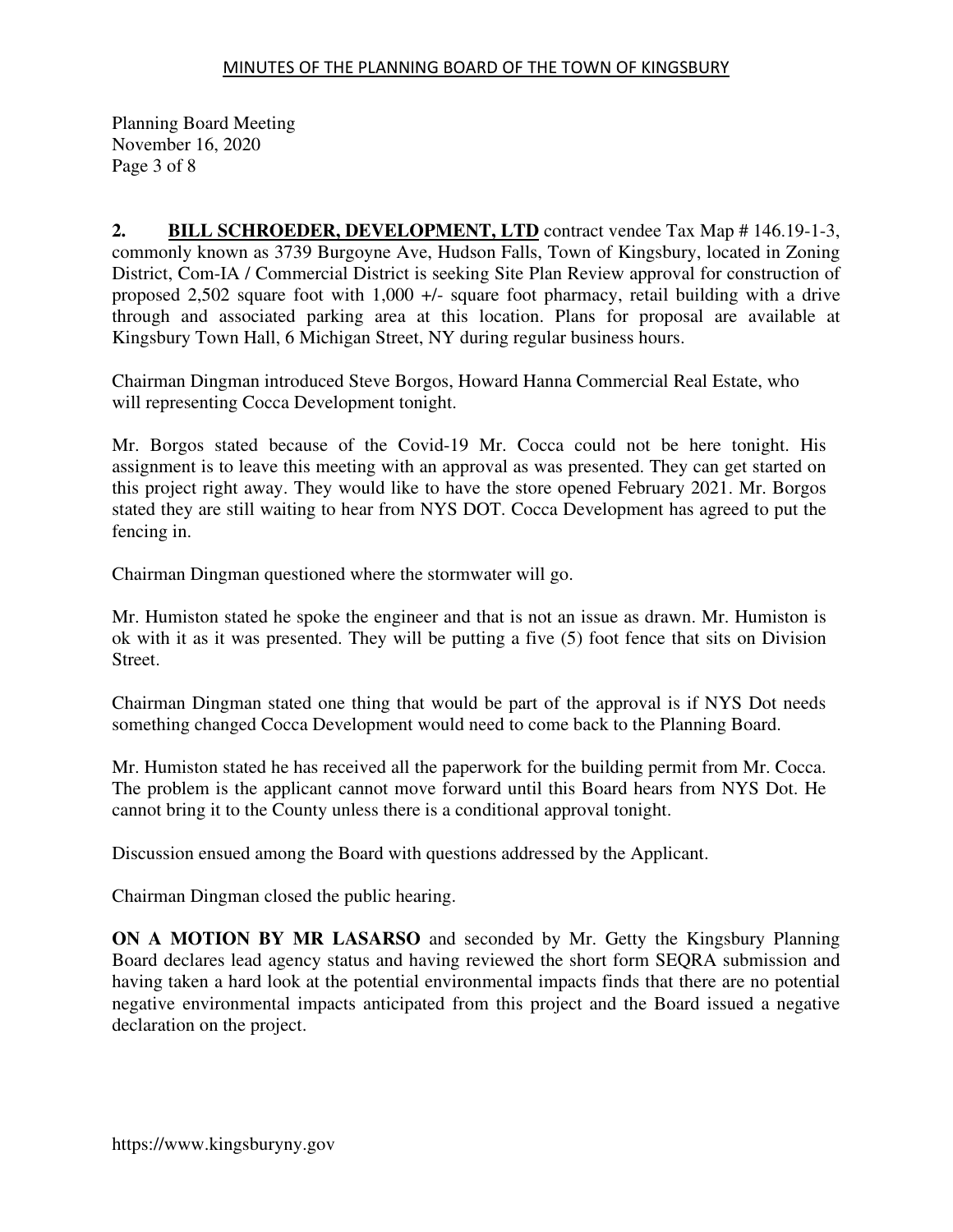Planning Board Meeting November 16, 2020 Page 4 of 8

# **Resolution No. 1 of November 16, 2020**

**SITE PLAN REVIEW** – Cocca Development, Ltd, as contract vendee of Tax Map #: 146.19-1- 3 commonly known as 3739 Burgoyne Ave, Town of Kingsbury, located in the COM 1A / Commercial Zoning District, is seeking Site Plan approval for the construction of proposed 2,502 square foot retail building, including a 1,000 +/- square foot pharmacy, with drive through and associated parking area at this location. This action is pursuant to Section 280-23 (G) of the Code of the Town of Kingsbury.

**ON A MOTION BY Mr. LASARSO** seconded by Mr. Gauci, based on all of the evidence and materials submitted by the Applicant and the representations made at the meeting, the Application is hereby approved subject to the following conditions:

- (1) A five (5) foot stockade style fence shall be installed along the boundary with the adjoining neighbors.
- (2) This approval shall be contingent upon NYS DOT approval of ingress and egress as depicted on the site plan. Any modifications required by the NYS DOT will require a modification of this approval.
- (3) All exterior lighting shall be downcast.
- (4) All information and representations contained in the materials submitted by the applicant and discussed at the meeting are incorporated herein as conditions.

**3. VERNON GREENE, True Order Motorcycle** contract vendee of Tax Map # 138.-1- 68 commonly known as 3503 State Route 4, Town of Kingsbury, located in Zoning District, Com-1A/Commercial District is seeking Site Plan approval for a proposed private motorcycle club. Plans for proposal are available at Kingsbury Town Hall, 6 Michigan Street, NY during regular business hours.

Chairman Dingman introduced Vernon Greene to address the Board.

Mike Daley will be representing Mr. Greene.

Chairman Dingman stated at the last meeting on October 21, 2020 he asked for something prior to the meeting, relative from the Sheriff's Department regarding the complaints that had been there as well something from the Liquor Authority. He did not receive anything.

Mr. Daley questioned what the Chairman was looking for.

https://www.kingsburyny.gov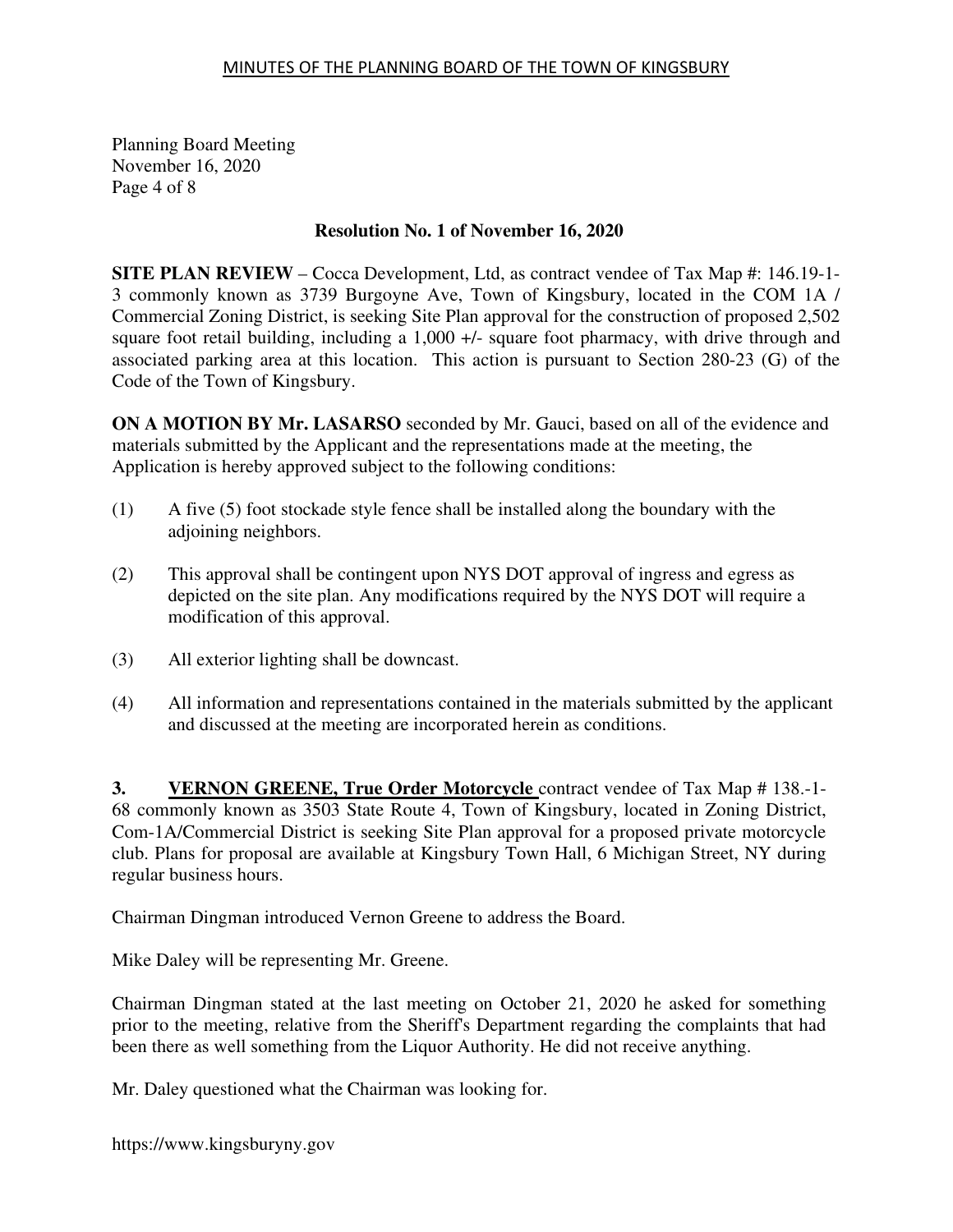Planning Board Meeting November 16, 2020 Page 5 of 8

Chairman Dingman stated he wanted some kind of explanation from the Sheriff's Department as to the complaints the Board received from them.

Mr. Greene stated they were allegations. There were not any arrests.

Mr. Daley stated the letter from the State Liquor Authority dated September 23, 2016. In response to the letter, they called Attorney Wayne Judge, Attorney at Law. Attorney Judge called the Liquor Authority. When the Liquor Authority responded they said it was over to the local authorities. The motorcycle club has never heard anything from the local authorities. No fines or anything come of it.

Mr. Daley stated they have applied for an LLC and a CL 243 at 3504 State Route 4, Kingsbury, NY, 12839 for a Notice to Club License under our LLC which is called Kingsbury Twin Cams Club, LLC. The Town has not been notified at this time because they are waiting for State Department of State to send their lawyer, Wayne Judge, Attorney at Law to hear back from the State. They are waiting for their Federal ID number as well.

Mr. Daley stated per Attorney Judge the 49 entries most of them are allegations. Two entries are related to club members. As far as the rest of the allegations no one has been arrested or convicted of anything or any crime. They have gotten rid of the bad guys.

Mr. Dailey stated he did not know what else the Board is looking for. They have explained the allegations already.

Chairman Dingman stated he wanted to avoid this by having them go to the Sherriff's and getting something in writing that said there is not a problem with True Order Motorcycle Club. This is why he asked for something prior to the meeting so that the Board could see it before the meeting tonight. The police report and the liquor authority were the two main concerns the Board has.

Discussion ensued among the Board with questions addressed by the Applicant.

The public hearing will remain opened.

**4. PRELIMINARY - THE QUARRY APARTMENTS** owner of tax map #146.-1-23 commonly known as 35 Dean Road is proposing to change the existing site plan approvals to allow for the construction of 252 apartment units housed within 9 buildings, (3) three 24 Unit Buildings and (6) six 30 Unit Buildings. Plans for proposal are available at Kingsbury Town Hall, 6 Michigan Street, Hudson Falls, New York during regular business hours.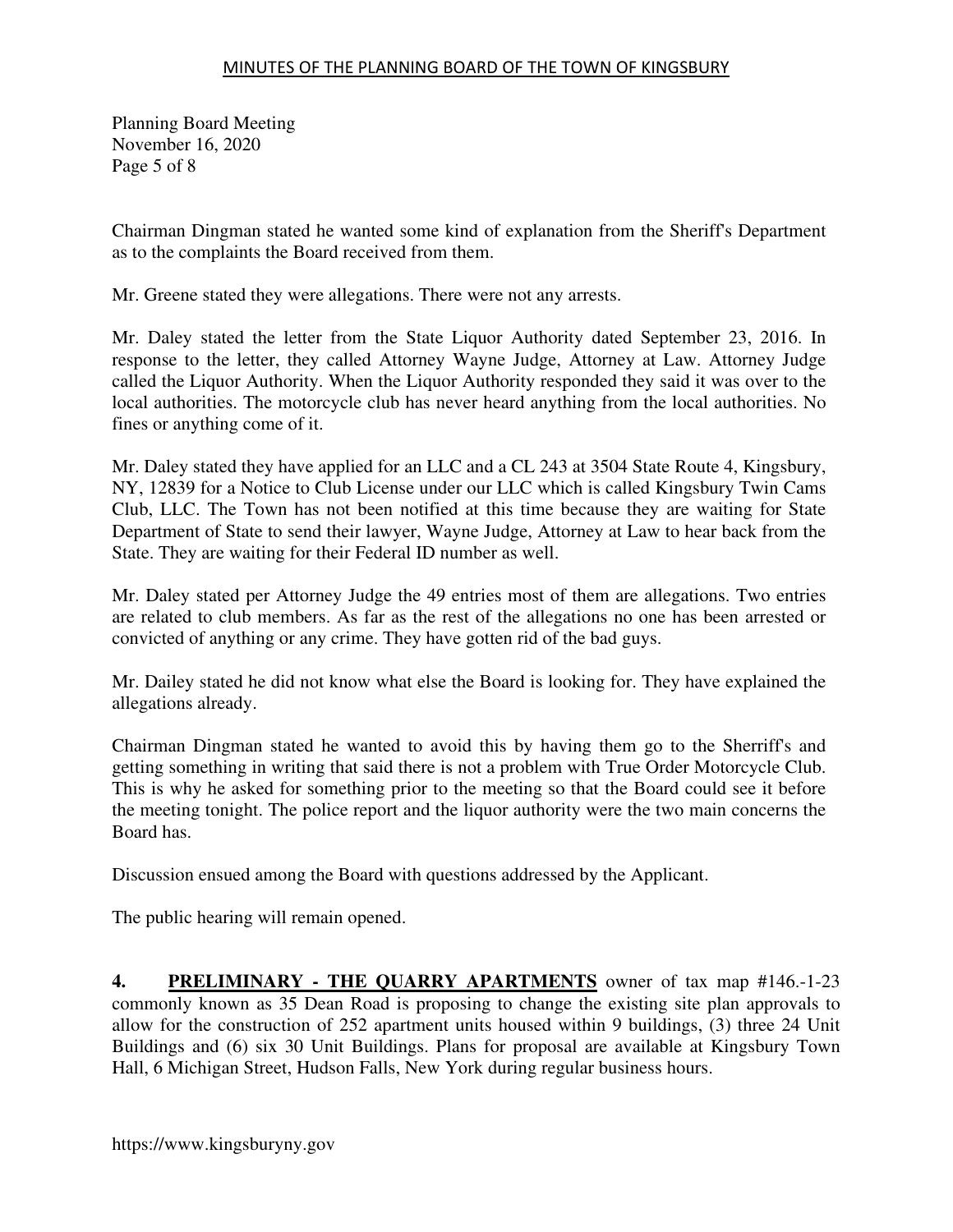Planning Board Meeting November 18, 2020 Page 6 of 8

Chairman Dingman introduced Bill Nikas, The Quarry, LLC and Brandon Ferguson, Environmental Design Partnership, LLP to address the Board.

Mr. Ferguson stated they first presented this project in September 2018 to create 148 senior apartments and a 100 unit assisted living facility. In 2019 they were before the Board with changes the existing proposal and proposed a 252 apartment units housed within 9 buildings, three (3) 24 Unit Buildings and six (6) 30 Unit Buildings. October 2019 they were before the Board with concerns with the Town engineer regarding the stormwater and sewer capacity with Washington County Sewer District.

Since that October 2019 meeting, they received a letter from the Washington County Sewer District stated it was approved with a conditional acceptance with the flows. They have received an email form NYS Department of Transportation and Department of Health they are ready to sign off on this project.

Mr. Nikas has been in contact with the Kingsbury Town Board with regards to the road. The road will be privately owned for now and will be built to Town specs for a possible turn over to the Town in the future.

This project is basically the same as before with the only difference being the road will not connect to the single family section. The entrance will be at the north end of the property with a cul-de-sac at the end.

Discussion ensued among the Board with questions addressed by the Applicant.

**5. PRELIMINARY – BURGOYNE AVE. APARTMENTS – contract vendee of tax map** #154.11-6-7 commonly known as a vacant land on Burgoyne Avenue located in Zoning District, LDR25/Low Density Residential District is seeking site plan approval for the construction of a multi-family residential project at this location. Plans for proposal are available at Kingsbury Town Hall, 6 Michigan Street, Hudson Falls, New York during regular business hours.

Chairman Dingman introduced Joe Dannible, Environmental Design Partnership, representing Schermerhorn Holdings LP.

Mr. Dannible stated he is here tonight on behalf of Schermerhorn Holdings to propose an apartment project to be located on the corner of Martindale Avenue and Burgoyne Avenue. Previously this site was before the Board with an application for Cumberland Farms store. That application was tabled and did not come back to this Board. Mr. Dannible stated they are looking to develop this site to a residential community. He is proposing to have 88 one bedroom units located throughout the site, there will be 11-8 unit buildings.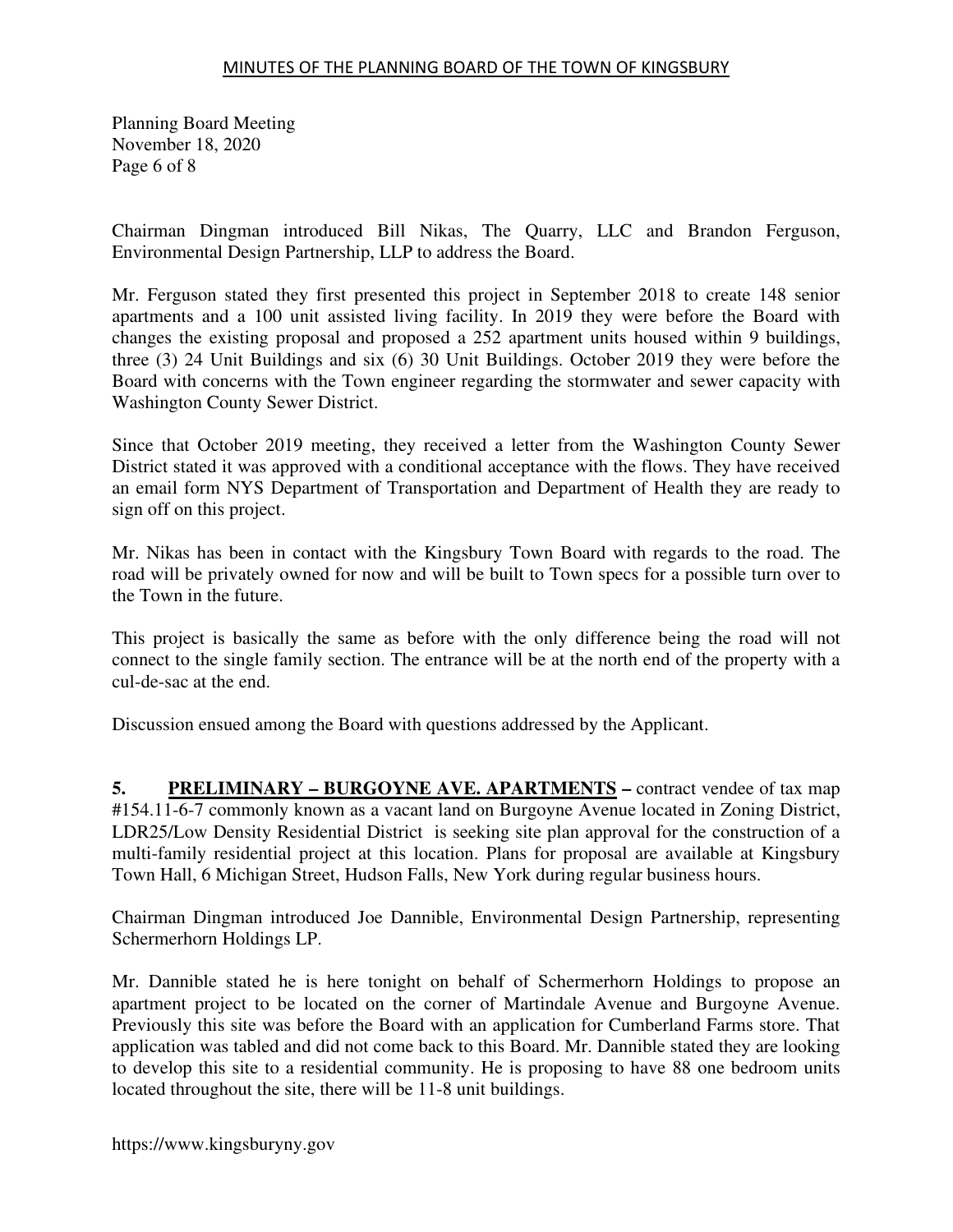Planning Board Meeting November 18, 2020 Page 7 of 8

The residential community will be provided with individual septic systems, connection though the Village of Hudson Falls water supply and stormwater would be managed on site. There will be 176 parking spaces, each unit will have 2 parking spaces. There will be two points of access both of which will be on Martindale Avenue.

Discussion ensued among the Board with questions addressed by the Applicant.

# **6. PRELIMINARY – SCHERMERHORN REAL ESTATE HOLDINGS, LLC –**

contract vendee of tax map #146.14-1-3 commonly known as a vacant land on 1189 Dix Avenue located in a Commercial Zoning District, is seeking site plan approval for the construction of a multi-family residential project at this location. Plans for proposal are available at Kingsbury Town Hall, 6 Michigan Street, Hudson Falls, New York during regular business hours.

Chairman Dingman introduced Joe Dannible, Environmental Design Partnership, representing Schermerhorn Holdings LP.

Mr. Dannible stated this project was previously before the Board and received an approval for a 100 unit building on this site. They would like to modify this approval from a 3 story, 100 unit building. They are proposing to create a 96 unit apartment complex. The apartments will have 2 bedrooms units, one car garage, two cars outside the garage. This proposal is similar to the previous approval. They will be more of a town house style.

Previously they had a traffic study done with no impact.

Discussion ensued among the Board with questions addressed by the Applicant.

**7. The following residents** attended the meeting with concerns of the approval for Geer Road Solar.

David & Lorraine Forcier, 318 Geer Road David & Colleen Allen, 304 Geer Road Sharon Kay, 243 Geer Road Michael Cleveland, 189 Geer Road Greg Couture, 282 Geer Road Glenn Miller, 86 Geer Road Renald & Claudia Devine, 321 Geer Road Dave Fleury, 66 Wood Road Joe & Jamie Derway, 116 Underwood Road Lisa Catalfamo, 71 Geer Road